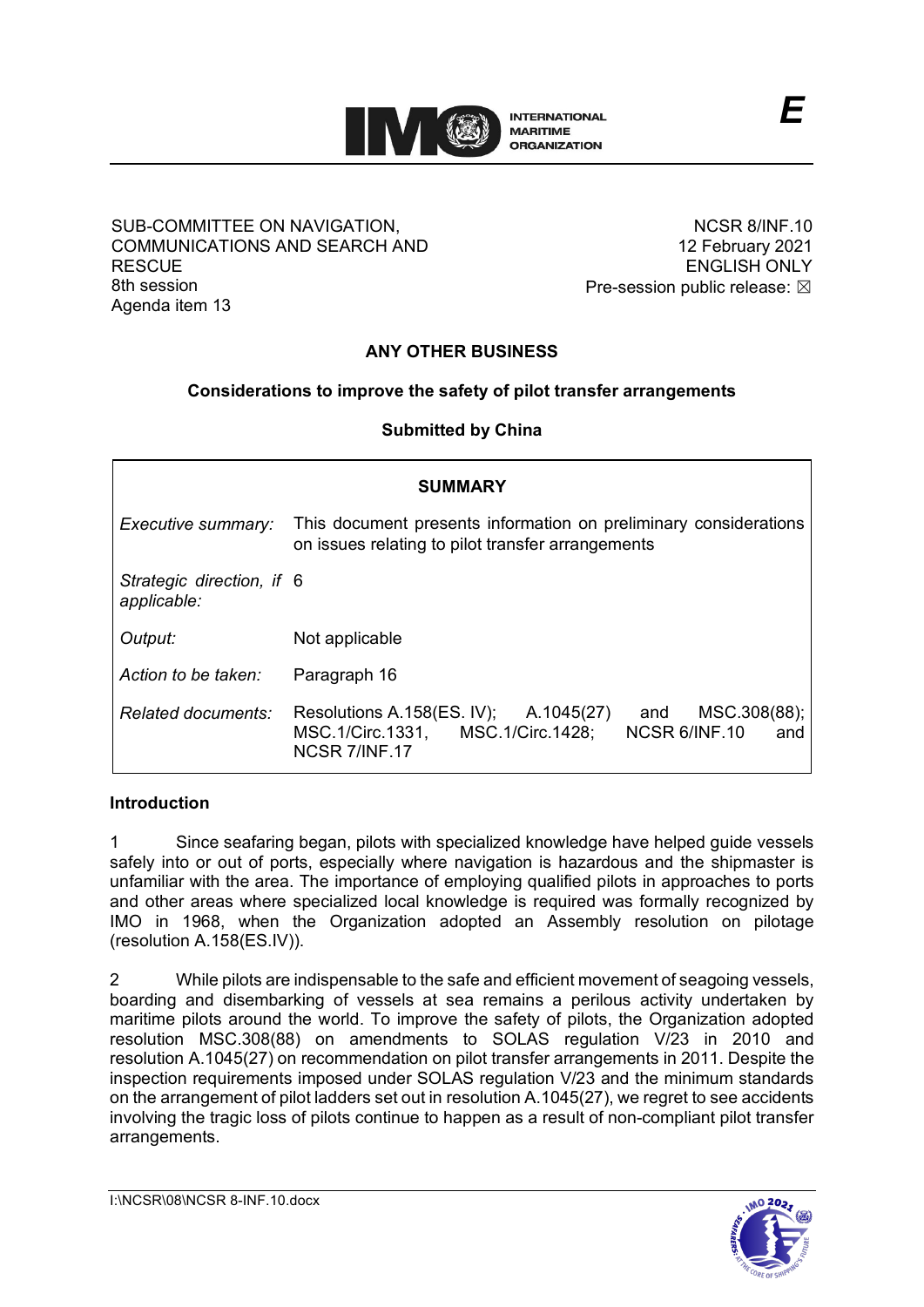3 At NCSR 7 in January 2020, the observer from the International Maritime Pilots' Association (IMPA) raised the specific issue concerning trapdoor in the platform of the accommodation ladder, which killed Captain Denis Sherwood, a New York pilot, as it is not in compliance with current SOLAS requirements. These unsafe trapdoor accidents have also been experienced and reported in China.

4 Besides, in accordance with SOLAS regulation V/23.2.3, a pilot ladder shall be certified by the manufacturer as complying with this regulation or with an international standard acceptable to the Organization. The latter refer to the recommendations by the International Organization for Standardization (ISO), in particular ISO 799:2019. It is noted that a discrepancy exists between the standard contained in the updated ISO 799:2019 and that developed by IMO, which needs to be clarified and harmonized.

5 In this context, China conducted a preliminary analysis on issues relating to the safety of pilot transfer arrangements as outlined below.

### **Maintenance and inspection of pilot transfer arrangements**

6 As reported by IMPA in 2018, 2019 and 2020, the average rate of non-compliant pilot transfer arrangements of all ship types can be as high as 14.3%. On the other hand, statistics from Tokyo MOU between 2015 and 2017 show that the number of ships identified with pilot transfer arrangements related deficiencies only accounts for about 0.25% of all ships inspected and the number of pilot transfer arrangements related deficiencies accounts for around 0.38% of all deficiencies identified.

7 Unsafe and improper use of pilot ladders, as well as a lack of regular and effective maintenance and inspection, are found to be major contributing factors to such a high non-compliance rate of pilot transfer arrangements. Pilot transfer arrangements, in particular pilot ladders, are susceptible to damage and deformation due to its frequent usage, and unsafe and improper use of pilot ladders on board accelerate their deterioration with an increasing level of safety risks. Moreover, seafarers are likely to neglect pilot ladders during their daily maintenance, as pilot ladders are usually stowed when unused, and port State control officers (PSCOs), due to time limit, would often concentrate more on bridge navigation equipment, engine equipment, fire-fighting and life-saving equipment. As a result, non-compliant pilot transfer arrangements would not be identified or rectified timely and consequently pose huge risks to the safety of pilots, often resulting in severe injuries or loss of lives.

8 Although SOLAS regulation V/23.2.1 requires that the appliances shall be kept clean, properly maintained and stowed, and shall be regularly inspected to ensure that they are safe to use, there has been no significant improvement in the safety of pilot ladders. It is noted that there are detailed maintenance and inspection requirements for life-saving appliances and specific guidance on the construction, installation, maintenance and inspection/survey of means of embarkation and disembarkation such as accommodation ladders and gangways (MSC.1/Circ.1331). For pilot ladders, which are as important to pilots and other personnel embarking and disembarking vessels as life-saving and fire-fighting appliances to seafarers, much more needs to be done.

- 9 In this respect, China considers it necessary that:
	- .1 maintenance and inspection requirements be included in SOLAS regulation V/23, similar to those relating to life-saving appliances under SOLAS regulation III/20, and all inspections, maintenance work and repairs of pilot transfer arrangements be recorded;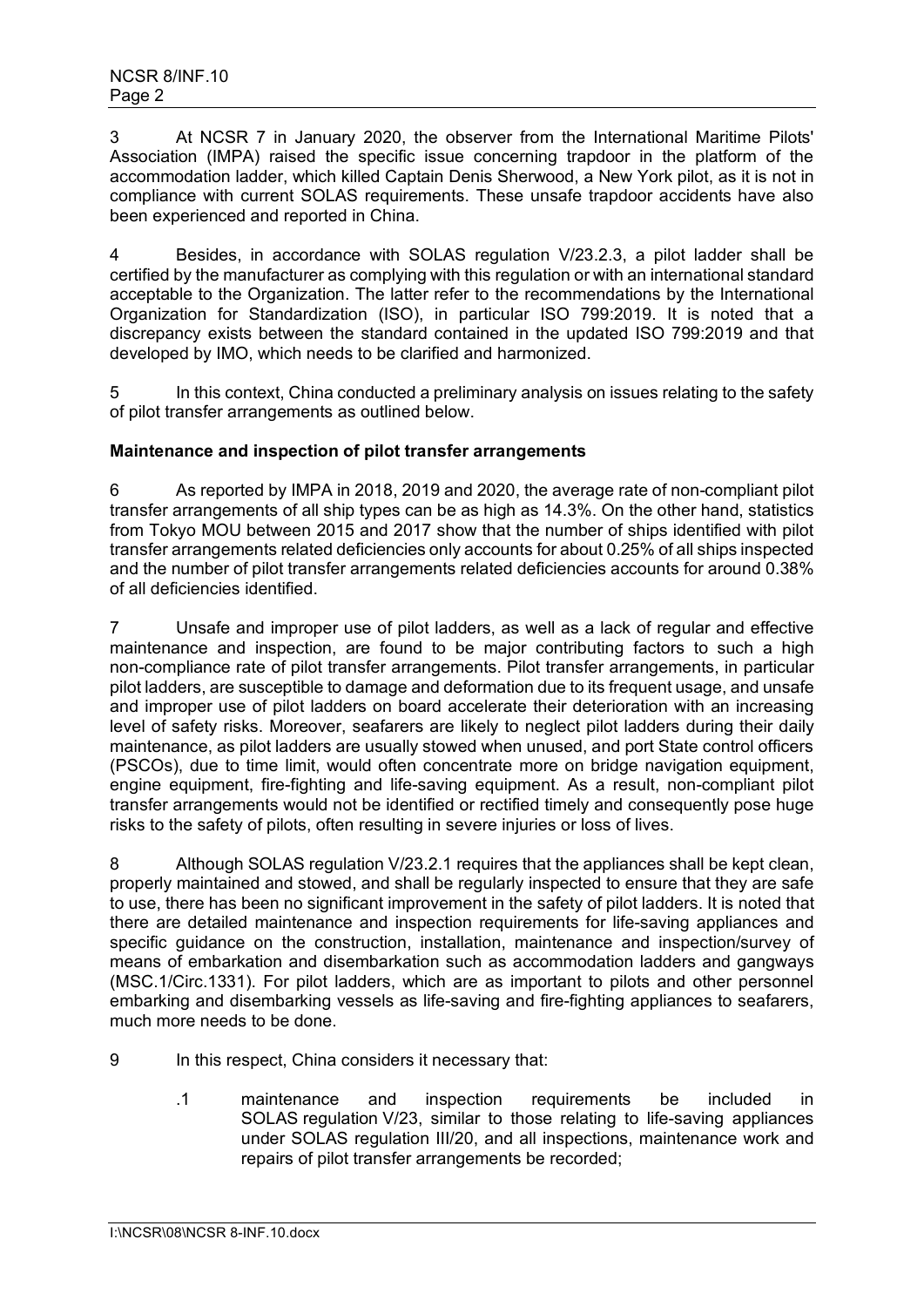- .2 training on safe use of pilot transfer arrangements for seafarers be strengthened, and best practices or guidance in this regard be developed, if necessary;
- .3 Concentrated Inspection Campaign (CIC) on pilot transfer arrangements be carried out worldwide to improve the enforcement of IMO standards; and
- .4 information exchange and cooperation between PSC and pilotage authorities be strengthened.

## **Trapdoor**

10 In accordance with SOLAS regulation V/23.3.3.2, when a combination arrangement using an accommodation ladder with a trapdoor in the bottom platform is used, the pilot ladder and manropes shall be rigged through the trapdoor extending above the platform to the height of the handrail. In addition, means shall be provided to secure the lower platform of the accommodation ladder to the ship's side, so as to ensure that the lower end of the accommodation ladder and the lower platform are held firmly against the ship's side. Similarly, paragraph 3.7 of resolution A.1045(27) provides that when a trapdoor is used in a combination arrangement, the pilot ladder should extend above the lower platform to the height of the handrail and remain in alignment with and against the ship's side.

11 The purpose of the above requirements is to bring the ladder steps up to a level from which the pilot can step across to the platform rather than pull himself or herself up to it. In practice, however, pilots continue to experience non-compliant and unsafe trapdoor arrangements and they have great difficulty in hoisting themselves up through the trapdoor. Besides, it is reported by pilots that the aperture of the trapdoor may be difficult for some pilots to pass through, particularly in winter when they have heavy cloths and bags on.

- 12 Considering the above, it is beneficial that:
	- .1 a sketch of a trapdoor be incorporated into the poster of required boarding arrangements for pilots circulated through MSC.1/Circ.1428, with a view to assisting its correct design, installation and use; and
	- .2 the size of aperture be reconsidered to make it more appropriate for pilots under all circumstances.

### **Size of side ropes and handhold**

13 Resolution A.1045(27) specifies that the side ropes should be not less than 18 mm in diameter (paragraph 2.2.1) and the handhold should be not less than 32 mm in diameter (paragraphs 5.1 and 5.2). There is no upper limit for the diameter of side ropes or handhold and pilots report that there have been cases where the diameter of side ropes or handhold are too big to hold by hand. Therefore, an upper limit for side ropes and handhold is needed, similar to manropes.

### **Supervision during disembarkation**

14 SOLAS regulation V/23.2.2 stipulates that "the rigging of the pilot transfer arrangements and the embarkation of a pilot shall be supervised by a responsible officer having means of communication with the navigation bridge". Considering that a pilot may face the same risks during disembarkation as embarkation, it is necessary for a responsible officer having means of communication with the navigation bridge to supervise the disembarkation of